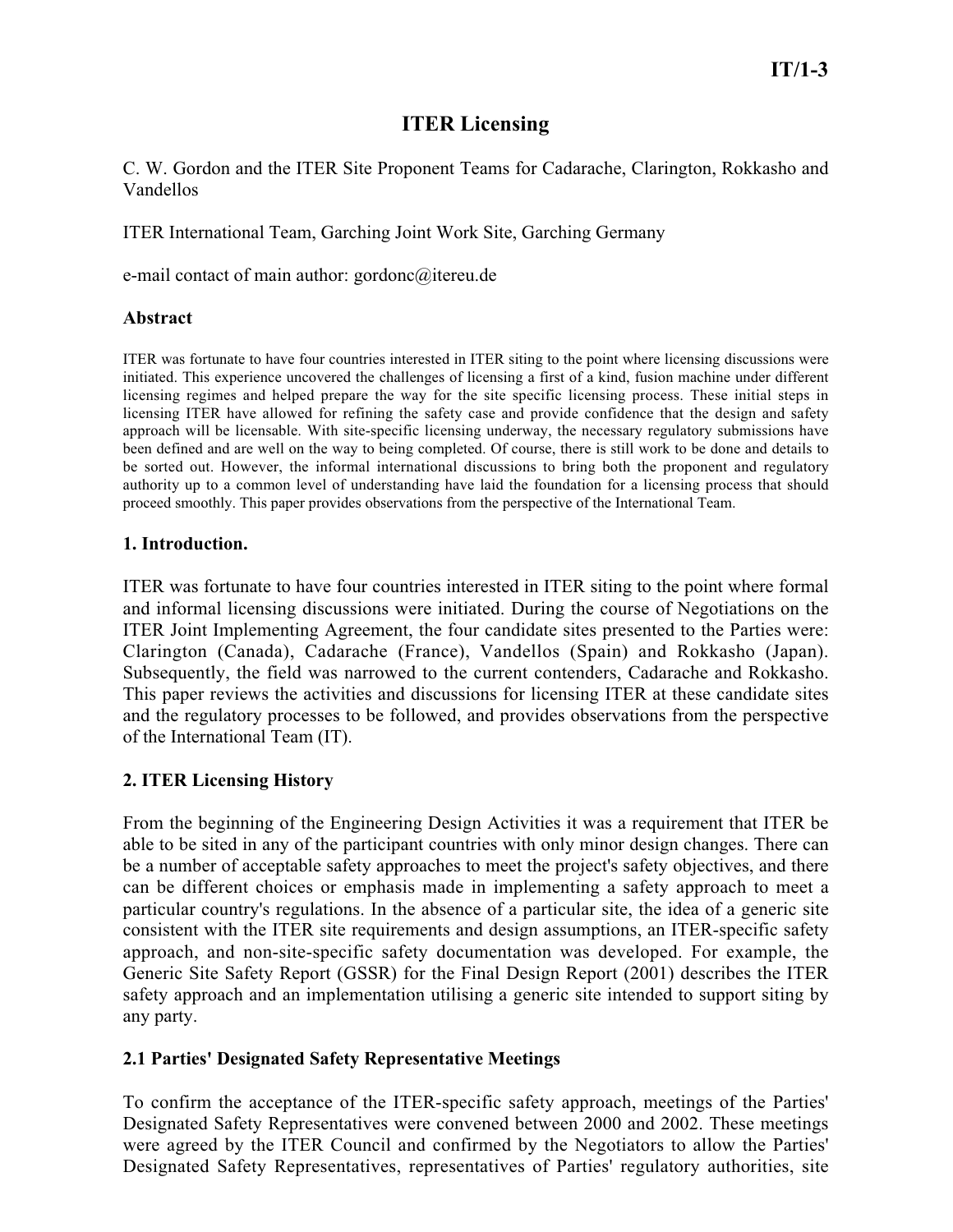issues for licensing ITER and to define the expected sequence of steps towards its fulfilment. Meetings were held in Garching (October 2000), Tokyo (May 2001) and Cadarache (June 2002).

The following are some of the main points agreed upon at these meetings:

- The basic approach to ITER safety is largely uniform among the Parties and the ITER IT. Most importantly, it is based on a deployment of defence-in-depth and the As Low As Reasonably Achievable (ALARA) principles, taking into account fusion's safety characteristics and ITER's experimental nature.
- National dose criteria for normal operations are largely based on recommendations by the International Commission on Radiation Protection (ICRP) with regard to exposure of staff and public. Criteria for accidents, including criteria for specific countermeasures affecting the public, are less uniform among the Parties.
- Depending on the host, a safety options report or a preliminary licensing basis document or a preliminary dialogue with the regulatory authority are described as being characteristic of the preparation for the licensing process. Throughout this process, it is required to maintain process continuity and future commitments. In some countries a "legal entity" (referred to as the ITER Legal Entity, ILE) is required; in others, the present and future agreements provide this continuity.
- It is mandatory to have a competent ITER 'Design Authority' (responsible for the design) to support (when required) the dialogue with the regulatory authority. This 'Design Authority' must provide for taking into account regulatory requirements in the design, for continuity of the safety organisation, and for their transfer to the organisation that eventually obtains the licenses.
- The international nature of ITER must be respected, which will require a level of understanding the implications by the host regulatory authority, and by all project participants on the regulations and process to be applied to ITER.
- An overall Quality Assurance (QA) programme is required for ITER, and it should be proposed by the ILE to the regulatory authority for the licensing process. QA standards for nuclear activities, like IAEA *Quality Assurance for Safety in Nuclear Power Plants and other Nuclear Installations*, 50-C/SG-Q, focus on safety and the relationship between operator and regulatory authorities; QA standards, like ISO 9001-2000, *Quality Management Systems*, focus on industrial procurement and contractual aspects between customer and suppliers. The QA programme needs to cover all interfaces between the ILE and the regulatory authorities and between the ILE and its suppliers.
- Issues raised by one or more potential hosts include:
	- identification of safety-relevant systems and their requirements
	- justification of design codes and standards and of materials for safety relevant components
	- human factors incorporation into the design and operation
	- demonstration of application of ALARA
	- demonstration of feedback of lessons from similar facilities
	- coherence of licensing submissions with design and supporting assessments
	- basis for authorised operating domain and facility lifetime
	- use of enveloping analysis
	- quality assurance and the management of quality including information on operating organisation and technical control over safety aspects
	- reporting requirements.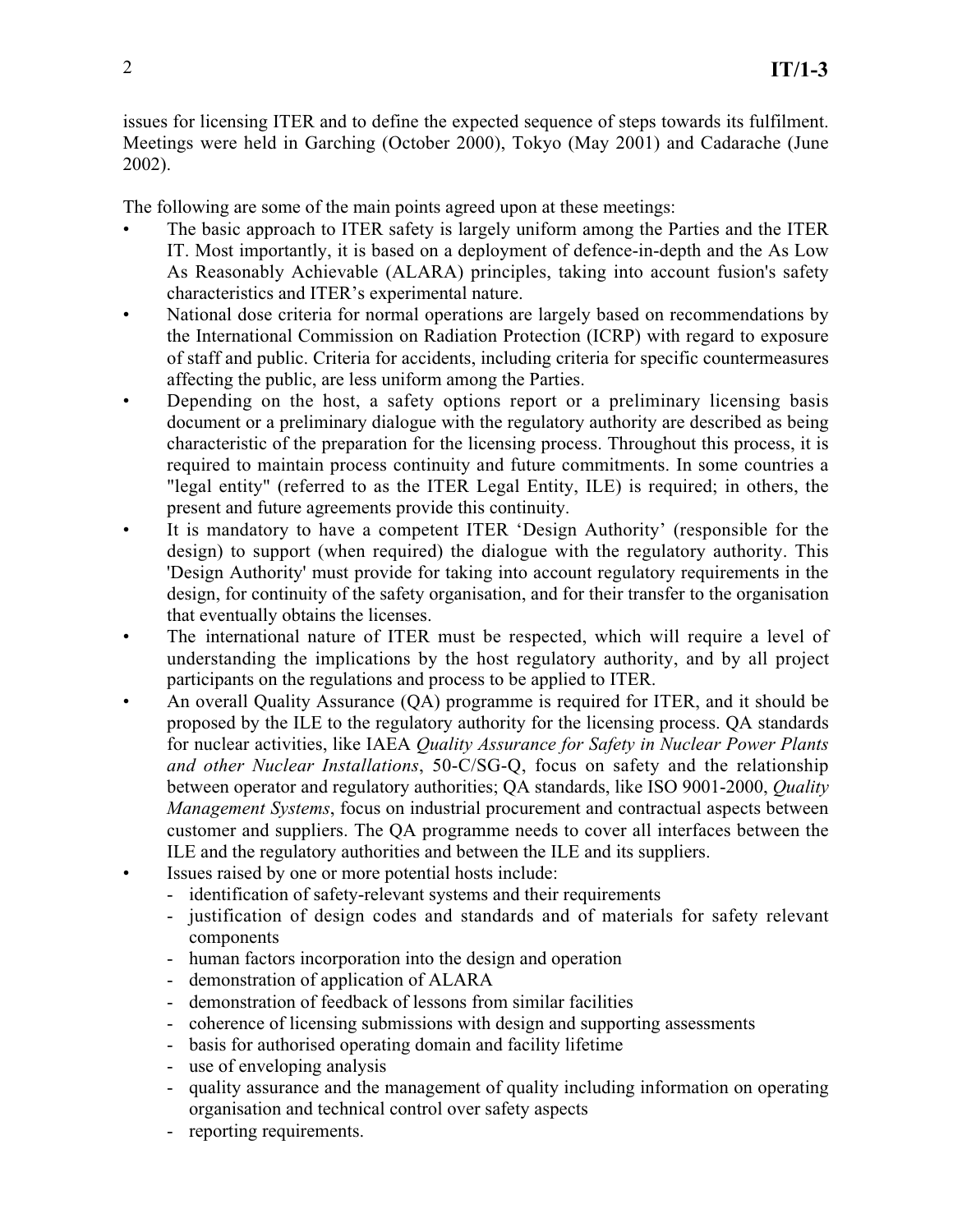These meetings proved to be a fruitful forum to introduce the regulatory process to be expected for ITER, to review the work of the IT against generally accepted regulatory requirements, and to gain a better understanding of these processes and requirements by all participants (at that time, Canada, Europe, Japan, the Russian Federation and the IT).

#### **2.2 Joint Assessment of Specific Sites**

In the process of negotiation, a Joint Assessment of Specific Sites (JASS) was undertaken looking at the characteristics of the sites against an agreed set of criteria. One of the criteria addressed licensing aspects, specifically:

- (1) Regulatory framework
- (2) Safety design approach /guidelines
- (3) Steps of licensing procedures
- (4) Road map for licensing
- (5) Design standards, quality assurance, etc.
- (6) Restrictions on long lead procurement, site preparation, and financing activities

Table 1 presents a summary of the safety design approach for each of the four sites based on the JASS submissions. It can be seen that the safety-design approaches for all sites are similar and generally consistent with the ITER-specific approach documented in the Final Design Report[1]. Of particular importance for a first-of-a-kind facility like ITER was the finding: "Well defined licensing and decommissioning processes were ascertained for all the Sites."[2]

| Cadarache <sup>[3]</sup>     | Rokkasho [4]                    | Clarington $[5]$         | Vandellos [6]                                        |
|------------------------------|---------------------------------|--------------------------|------------------------------------------------------|
| Clear principles in Règles   | Major safety                    | Canadian Nuclear         | Definition of basic safety<br>$\blacksquare$         |
| Fondamentales de Sûreté      | requirements to be              | <b>Safety Commission</b> | objectives, based on Defence-                        |
| (RFS) are defining accident  | examined are:                   | (CNSC) sets high-        | in-Depth deterministic                               |
| sequences and taking all     | Appropriate                     | level requirements to    | approach, but using                                  |
| possible steps to minimise   | radiation protection of         | meet the safety          | probabilistic targets for                            |
| consequences to the public,  | the public and workers          | objective of "no         | radiological doses to public,                        |
| environment and plant        | against radioactive             | unreasonable risk".      | operators and environment.                           |
| personnel. In all stages of  | materials and radiation         | The proponent            | Derivation of safety                                 |
| lifetime, safety approach is | released to the                 | develops the safety      | requirements.                                        |
| based on implementation of   | environment during              | design approach and      | Safety classification of<br>$\overline{\phantom{0}}$ |
| both ALARA and Defence-      | normal operating                | technical                | structures, systems and                              |
| in-Depth principles, which   | conditions;                     | implementation           | components, with reference to                        |
| must be demonstrated to      | Prevention of                   | along with the           | unmitigated release and in                           |
| Safety Authorities.          | accidents by, for               | requirements through     | relation to radiological hazard.                     |
|                              | example, ensuring               | dialogue with CNSC       | Application of a                                     |
| For each event objectives    | structural strength of          | staff.                   | conservative design.                                 |
| are:                         | components that contain         |                          | Deterministic application                            |
| Minimisation of              | radioactive materials           | The CNSC approach        | of Defence-in-Depth concept                          |
| exposure of personnel to     | and their supporting            | is risk-based but does   | with definition of number and                        |
| radiation, at least below    | structures on the basis         | not require              | quality of safety levels, as                         |
| regulatory limits;           | of the safety features          | probabilistic safety     | well as ALARA principle in                           |
| Limitation of quantity       | peculiar to ITER;               | analysis. ITER safety    | relation to radiological                             |
| of radioactive releases, and | Mitigation of<br>$\blacksquare$ | criteria would be        | hazards.                                             |
| optimisation of their        | consequences of                 | similar to those         | Development where                                    |
| characteristics;             | accidents by using              | established for small    | applicable and practicable of a                      |
| Limitation of quantity       | ventilation and clean-up        | reactors.                | probabilistic study.                                 |
| of radioactive waste         | systems etc.                    |                          | Development of                                       |
| produced, and of industrial  |                                 |                          | radiological dispersion                              |
| releases or wastes.          |                                 |                          | analysis as a final check.                           |

### TABLE 1 SAFETY DESIGN APPROACH /GUIDELINE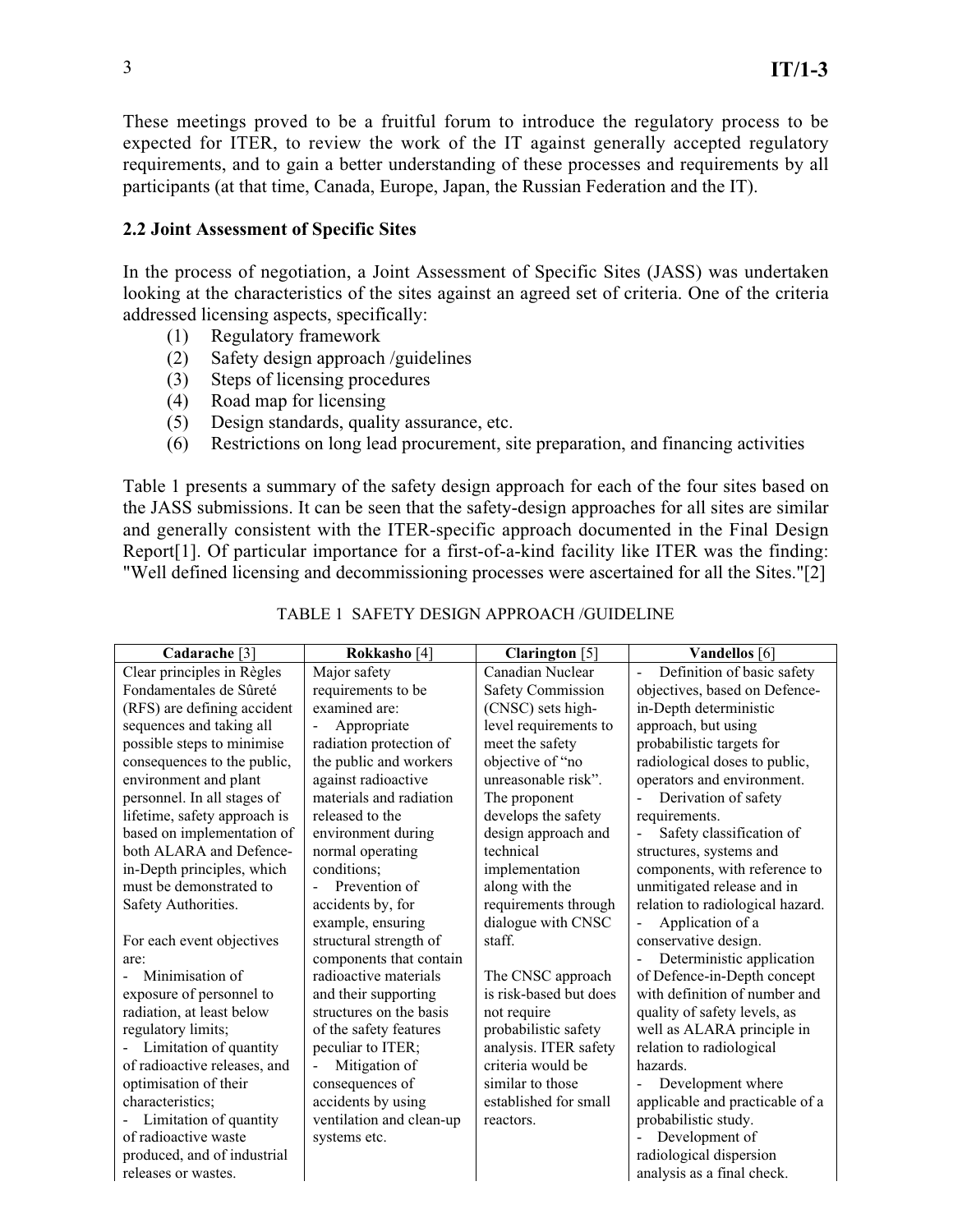JASS provided an opportunity to obtain a common, more detailed understanding of what would be required for licensing at the specific sites and to provide confidence to the Parties that regulatory activities for the site would not present an undue risk of cost increases or schedule delays. For Cadarache, ITER is classed as "Installation Nucléaire de Base" (INB), and in particular "Laboratory and Fuel Plant" category (as opposed to "Nuclear Power Reactor"). For Rokkasho, the Ministry of Education, Culture, Sports, Science and Technology (MEXT) and the Nuclear Safety Commission have established the basic requirements for securing ITER safety, and MEXT is considering development of specific nuclear safety legislation and regulations. For Clarington, ITER would be licensed as a Class-1 nuclear facility under the Nuclear Safety and Control Act (NSCA). For Vandellos, ITER is classed as a Nuclear Radioactive Installation, and would be treated in a manner analogous to a fission research reactor.

#### **2.3 Regulatory Discussions**

Sites proponents in Canada, France, Spain and Japan entered into discussions with their regulatory agencies in various stages of formality (Table 2).

As a result, the licensing processes and timetables were better defined, the requirements for submissions clarified, and the elements of the ITER safety approach that needed further attention were identified. A key aspect in all cases was the need to 'educate' the regulatory authority about ITER's safety issues and in particular how it differs from fission facilities they are more experienced with. In this context, site proponents for Clarington provided, and Vandellos planned, for 'seminars' for staff of the regulatory authorities to introduce them to fusion, ITER and fusion safety issues.

| <b>Site</b> | <b>Responsible</b>    | <b>Regulatory Agency</b> | Comment                                                     |
|-------------|-----------------------|--------------------------|-------------------------------------------------------------|
|             | <b>Institution</b>    |                          |                                                             |
| Cadarache,  | Commissariat à        | Autorité de sûreté       | "Dossier d'Options de Sûreté" submitted                     |
| France      | l'Energie Atomique    | nucléaire (ASN)          | and comments received from ASN.                             |
|             | (CEA)                 |                          | Discussions are underway.<br>$\qquad \qquad \blacksquare$   |
| Rokkasho,   | Japan Atomic Energy   | Ministry of Education,   | Basic requirements for safety established<br>$\blacksquare$ |
| Japan       | Research Institute    | Culture, Sports,         | by MEXT, based on ITER unique features                      |
|             | (JAERI)               | Science and              | Informal discussions are underway.                          |
|             |                       | Technology (MEXT)        |                                                             |
| Clarington, | Iter Institute        | Canadian Nuclear         | Letter of Intent submitted.<br>$\sim$                       |
| Canada      | (established          | Safety Commission        | Licensing Plan submitted.                                   |
|             | specifically for ITER | (CNSC)                   | Scope of Environmental Assessment                           |
|             | licensing in Canada)  |                          | issued by CNSC.                                             |
|             |                       |                          | Discussions were underway.<br>$\qquad \qquad \blacksquare$  |
| Vandellos,  | Centro de             | Consejo de Seguridad     | Site Permit documentation submitted.<br>$\blacksquare$      |
| Spain       | Investigaciones       | Nuclear (CSN),           | Summary memorandum for                                      |
|             | Energéticas,          |                          | <b>Environmental Impact Assessment</b>                      |
|             | Medioambientales      |                          | submitted.                                                  |
|             | y Tecnológicas        |                          | Discussions were underway.                                  |
|             | (CIEMAT)              |                          |                                                             |

TABLE 2 STATUS OF REGULATORY DISCUSSIONS (as of mid-2004)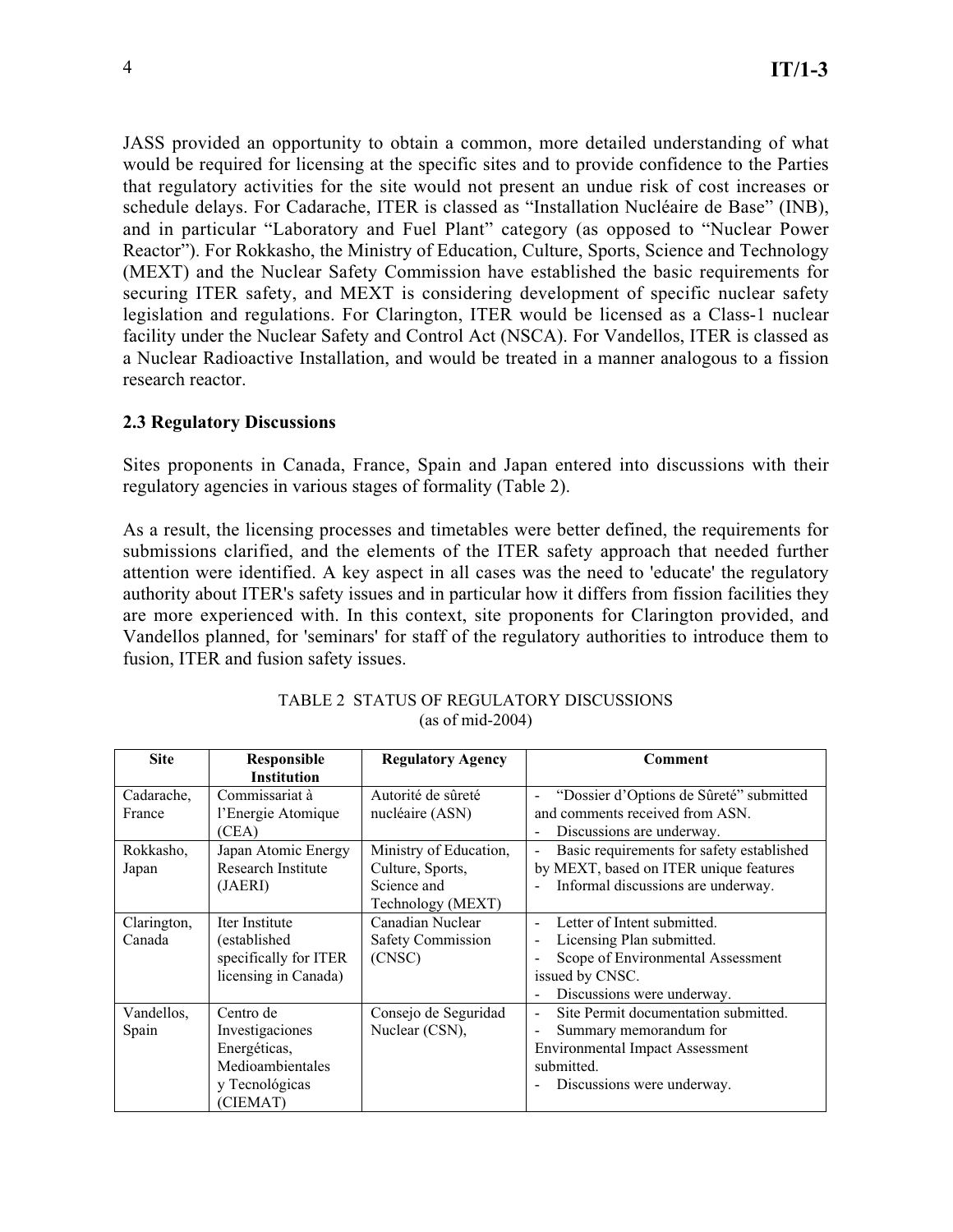#### **3. ITER Regulatory Approval Processes**

The licensing process for all sites would have been similar, involving a number of steps examining the site, design, construction, operation and eventual decommissioning (Table 3). Timing and content of regulatory submissions would differ. In Japan, it is based on confirmation of design basis for construction license, confirmation of design specifications during construction, and inspection during operation. In addition to nuclear regulatory aspects, site approval generally requires some sort of environmental impact assessment including local public input. Besides this, the ILE will have to observe conventional industrial safety, domestic laws concerning environment protection, building, fire protection, electric transformation/distribution, high pressure, worker's health and safety, etc. A step-by-step approach through the operational phases of ITER, from H-H stage, D-D stage to D-T stage, is seen as important in demonstrating the safety case for such a first-of-a-kind facility. Regulatory authorities indicated that they would take into account the operation plan in determining when nuclear operation and a full operating license would be required.

At present, the status for regulatory approval in Cadarache is as follows. The "Dossier d'Options de Sûreté" has been formally submitted and comments received from the regulator, ASN. The Rapport Préliminaire de Sûreté (RPrS) Volume I (descriptions) is more or less complete (in French) based on the Final Design Report. The RPrS Volume II (analysis) will be based on GSSR and subsequent work and drafting has begun. The need for a detailed review of the RPrS by the ITER IT and difficulty in translation are recognised, but it is preferred to have any translation problem to be discussed within the ITER team and not between ITER and the ASN. Meanwhile, CEA will continue preparation of RPrS and discussions with ASN until the ILE is in place. Further informal meetings are planned on the scope of RPrS and specific issues such as analysis methodologies.

| <b>Stage</b>       | <b>Regulatory Requirements</b>                                                                |  |  |
|--------------------|-----------------------------------------------------------------------------------------------|--|--|
| For site selection | - Environmental impact assessment including public enquiries undertaken among local           |  |  |
|                    | communities on the effect on the environment resulting from construction and operation.       |  |  |
|                    | - For Cadarache, Public Debate ("Débat Public"), countrywide discussion on socio-             |  |  |
|                    | economic and/or environmental consequences.                                                   |  |  |
|                    | - For Vandellos, description of the site and outline of the planned facility for Site Permit. |  |  |
| When major         | - For Cadarache, "Dossier d'Options de Sûreté" (DOS) to define safety functions, identify     |  |  |
| conceptual         | risks and describe means for risk mitigation and minimization                                 |  |  |
| choices            |                                                                                               |  |  |
| completed          |                                                                                               |  |  |
| Before start of    | - Construction license issued after basic design has been verified to meet safety             |  |  |
| construction       | requirements; codes and standards, generally based on a Preliminary Safety Analysis           |  |  |
|                    | Report consisting of detailed description and comprehensive safety analysis.                  |  |  |
| Before start of    | - During construction phase, detailed technical reviews and inspections may be conducted.     |  |  |
| operation          | - License for operation requires updated report, typically in a Final Safety Analysis Report, |  |  |
|                    | including final design data, safety analyses and results of commissioning tests.              |  |  |
| Regular follow-    | - During operation phase, inspections take place at regular intervals.                        |  |  |
| up throughout      | - For Clarington, Operating licence granted for limited period (2-5 years) and operation etc. |  |  |
| life               | is reviewed for renewal.                                                                      |  |  |
| Before and after   | - Approval to decommission.                                                                   |  |  |
| dismantling        | - Approval for site abandonment.                                                              |  |  |

TABLE 3 REGULATORY REQUIREMENTS FOR EACH STAGE IN THE REGULATORY APPROVAL PROCESS

For Rokkasho, the status can be summarised as follows. In March 2003, the ITER Safety

R l i W ki G i di i h di i h di i h di i h di i h di i h di i h di i h di i h di i h di i h di i h di i h di i<br>R l i h di i h di i h di i h di i h di i h di i h di i h di i h di i h di i h di i h di i h di i h di i h di i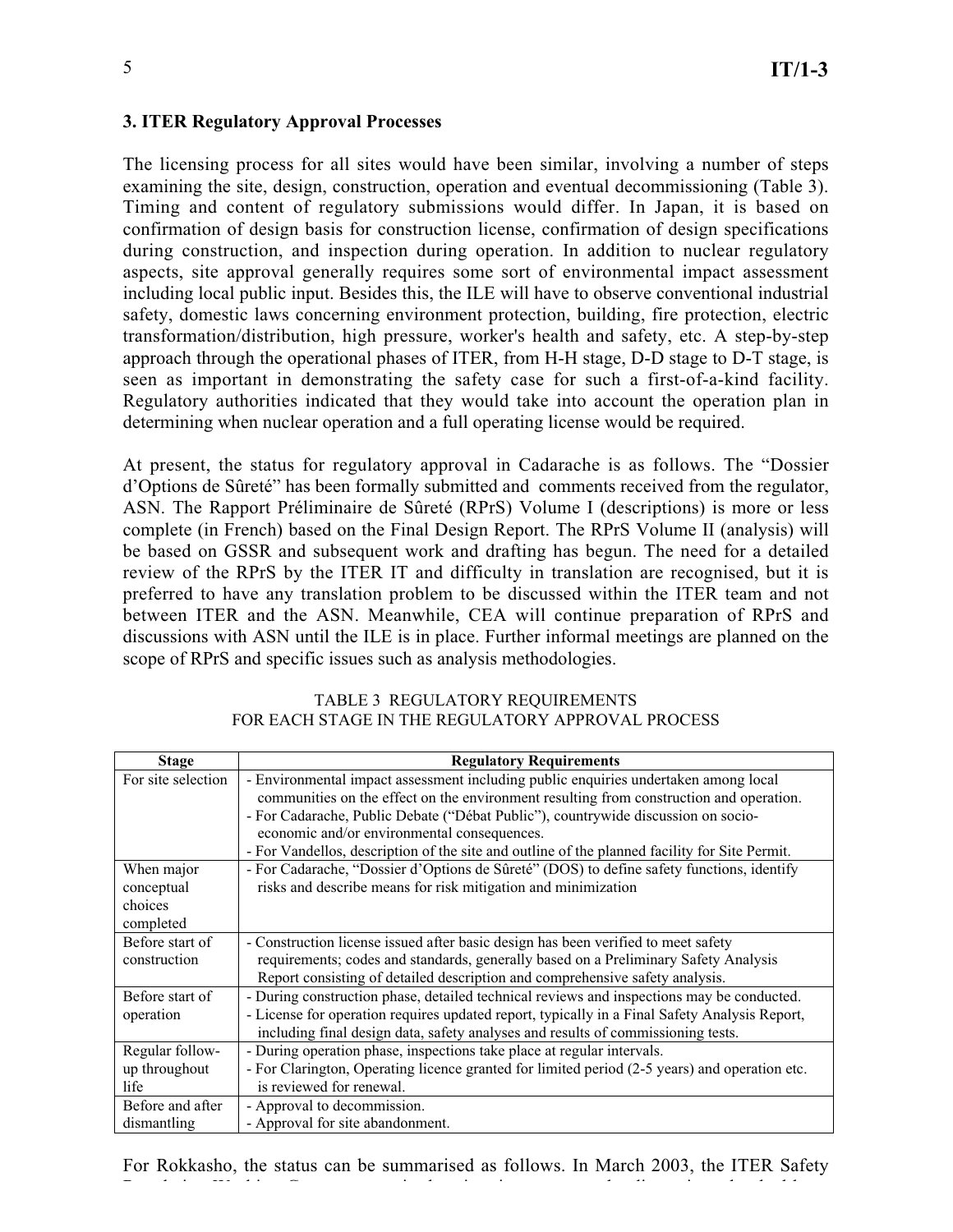carried out since August 2002 to ensure the safety of ITER in case it would be sited in Japan. The working group has further discussed confirmation of safety during the operation stage and decommissioning stage since the issue of the interim report and summarized these into a document as its final report providing a fundamental approach to ensure safety and the basic procedures for confirmation of safety. Technical standards, items for confirmation, and a guide for review for ITER in Japan are addressed in the above. The legislative framework and regulations have been drafted in outline, and MEXT will proceed if Rokkasho is selected as the site. Finally, confirmation of the technical basis against the guidelines has been drafted (in Japanese) and will need to be reviewed and updated by the ILE.

## **4. Observations**

ITER is the first reactor-scale fusion facility to seek regulatory approval, and in fact the process was initiated in four countries. The perspective of the ITER IT as the project proponent and surrogate for the ILE is somewhat different from the specific-site proponent, and of course different from the regulatory authority. From this perspective, the following are some observations.

# **4.1 National Similarities**

As noted in Section 2, all regulatory regimes would have similar processes, based on their experience with previous nuclear projects. There is a staged approach to regulatory approvals from site approval, through construction and operation, to decommissioning. The required documentation to support the request for approval for each stage is also similar for each site, including some sort of environmental assessment for site approval and safety report for construction and operation approvals. Documentation is submitted from the proponent to the regulatory authority on requirements and compliance with these, safety aspects of the design, in particular safety-related components, and assessments to demonstrate the acceptability of the design. Generally these submissions and the response by the regulatory authority are preceded by technical discussions to ensure that the scope and content are appropriate. The expectation of defence-in-depth, ALARA and a comprehensive QA programme is similar as well.

## **4.2 Fusion Realities Versus Fission Preconceptions**

All regulatory authorities (and some specific-site proponents) have a fission bias - focussing on the classic "shutdown, cool down and contain" philosophy, whereas for fusion (at least ITER) criticality and decay heat removal are non-issues. The principal safety aspect for ITER is confinement of radioactive materials, and even here the hazard is modest, comparable to a small research reactor. Application of detailed guidelines developed in the fission context can be inappropriate in the ITER context; either imposing unnecessary requirements or missing key factors. Therefore, there is a need to ensure everyone is conversant with fusion hazards and ITER-specific issues; particularly proponents and regulatory authorities who had not been involved in the evolving ITER safety-design. Seminars for regulatory authorities on fusion and ITER helped to expedite this.

IAEA documentation has provided a useful basis for safety design, to the extent they are applicable for fusion and ITER. In this context, an international effort to develop fusion specific safety guidance would be helpful for post-ITER facilities and could build on the ITER experience.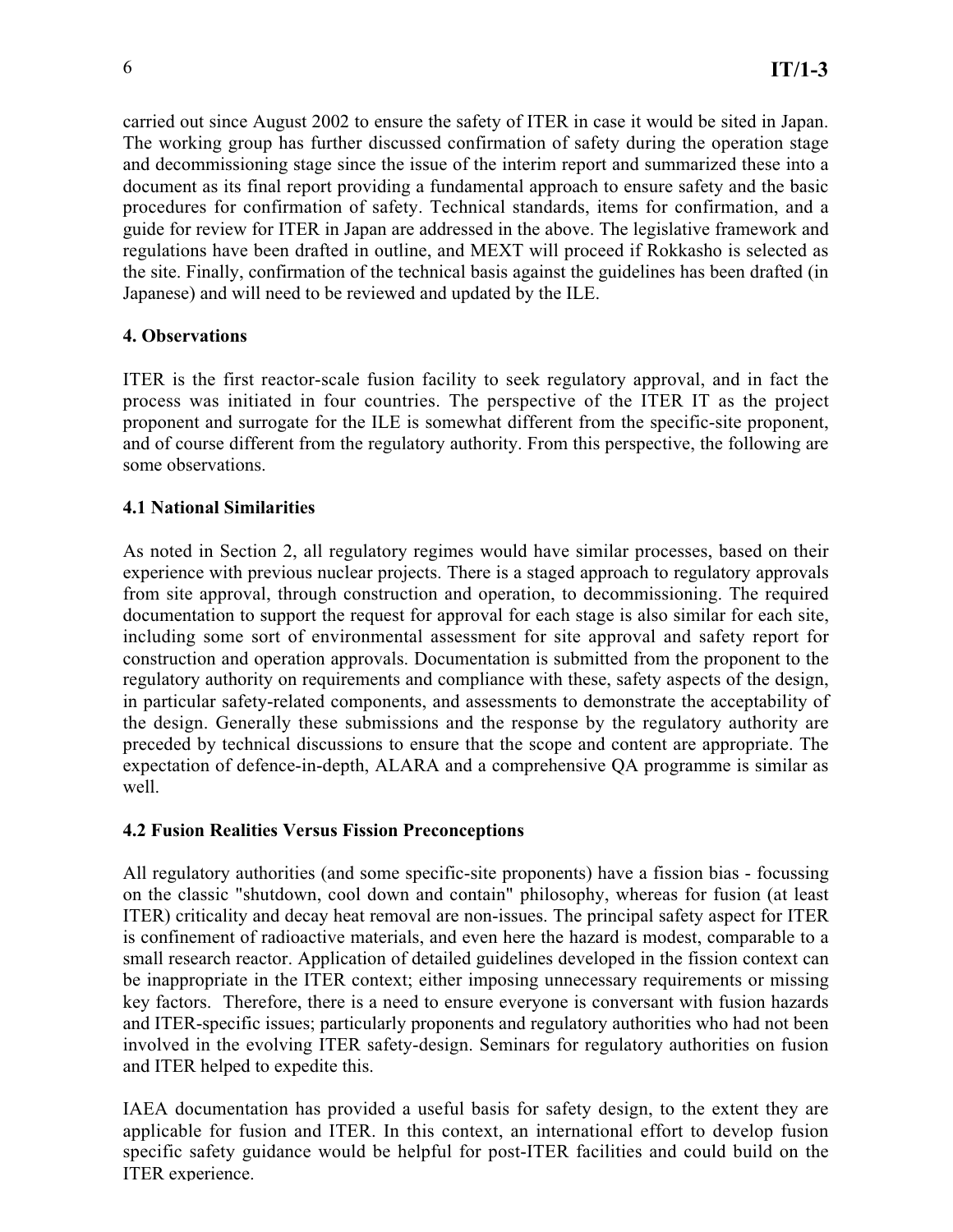## **4.3 ITER specific issues**

Specific issues raised by regulatory authorities, particularly for Cadarache and Rokkasho, are similar and include:

- clarification of radioactive source terms and how these will be monitored.
- elaboration of the confinement design and monitoring and the bases for these.
- potential for beryllium steam/air reactions and resultant hydrogen production.
- provisions for toxic materials (such as beryllium).
- provision for dust explosions.
- fire hazard analyses and fire protection schemes.

For a first-of-a-kind fusion facility, it is difficult to estimate in advance with a high degree of confidence the tritium retention rate, dust production rate, as well as dust characteristics etc.. Therefore, a step by step approach is essential in ITER operation and licensing. During the design and construction phase, a set of initial administrative limits and guidelines based on current understanding is under development as well as identification of possible measurement and removal techniques. For example, the tritium inventory will be tracked during every plasma campaign in the vacuum vessel, in the fuel cycle subsystems (pumping, fuelling, tokamak exhaust processing, isotope separation and storage and delivery), and in the longterm storage system using mass balance and pressure-volume-temperature-concentration techniques. The tritium inventory in the Hot Cell and Radwaste areas will be also be estimated. The calculated tritium inventory should be updated at the start and end of each campaign by measuring inventories in the tritium process, in the long-term storage, and in the primary coolant. In addition, R&D is continuing to better define limits, techniques and options for inclusion in regulatory submissions for construction and operation.

During the initial HH phase, measurements are planned to validate items such as dust characteristics (size, shape, composition, etc.) and distribution, tritium (hydrogen) codeposition characteristics, analytical models (for production, distribution, mobilisation, etc.) and the selected measurement and removal techniques. If necessary, limits and guidelines will be updated, measurement and removal techniques will be refined and it may be possible to investigate new options. On the basis of results obtained, it will be possible to define the validation strategy for DT operation. Finally during the DD and DT phases there will be ongoing measurements to ensure safety limits are not exceeded. In addition there will be ongoing validation of the measurements. It is expected that based on the on-going experience gained, it will be possible to update limits and guidelines and improve measurement and removal techniques in a manner acceptable to the regulatory authorities.

For an international project like ITER, language can be a problem since the working language for the project is English and that of the regulatory authority generally is not. At some point there will be problems in translation and communication. The approach taken has been to communicate (through the specific-site proponent) with the regulatory authority in their native language so that the translation issues (such as review and approval of regulatory submissions by the Design Authority) are managed within the ITER team. Maintaining a consistent set of regulatory documents in the two languages throughout the life of the project will be a challenge for configuration management, but essential if the ILE is to operate ITER safely and within authorised limits.